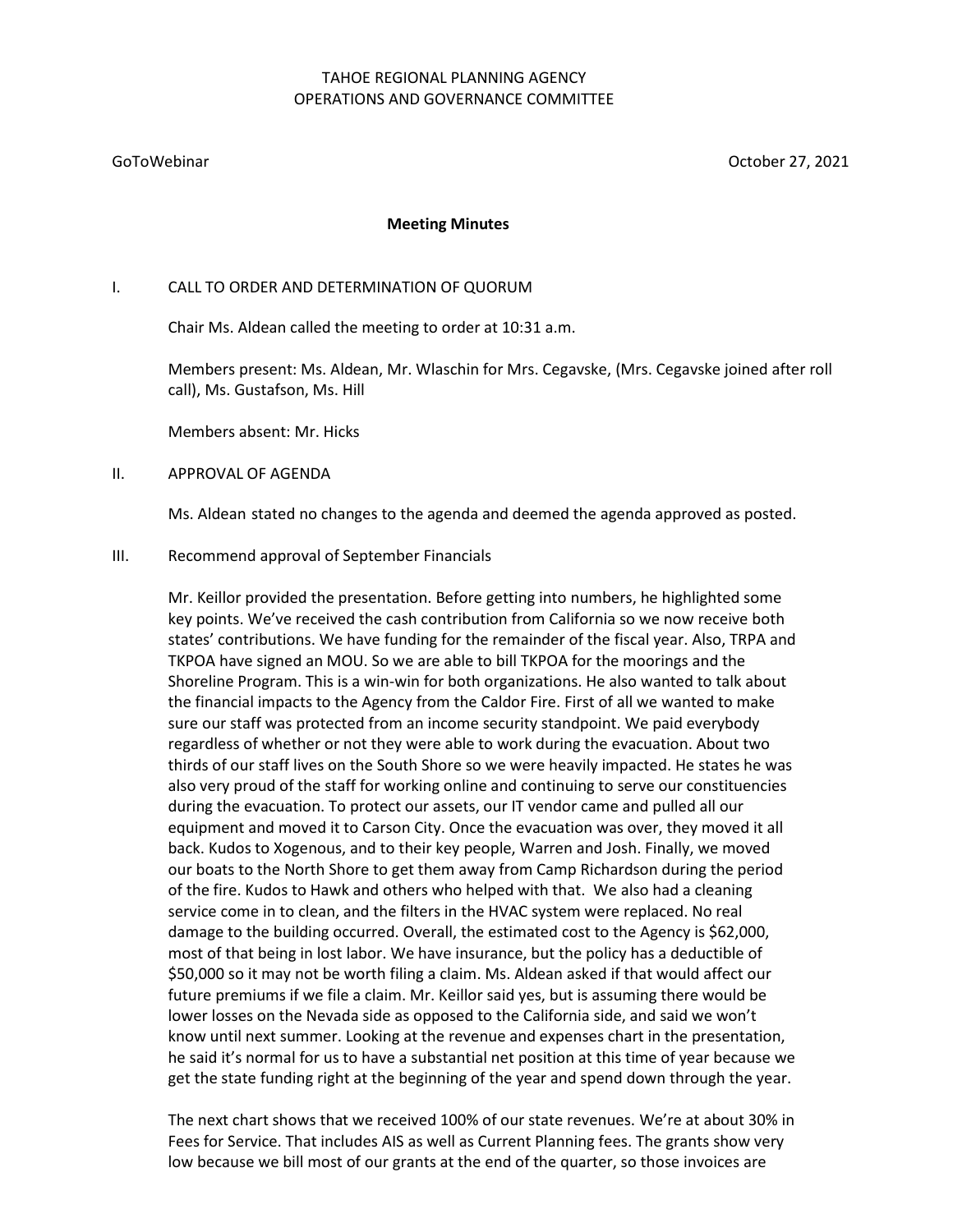going out as we speak. That number will jump up next month and next year. Compensation is right where we expect it to be at this point. We are in the process of doing our annual Salary Merit Review Cycle. That is why it's a little below 25%. Contracts have a substantial lag.

On the next slide, for Cash Flow, the Nevada money came in right away in July and in September, so we have cash that will run down over the rest of the year as it has the last three years, as seen on the graph.

Mr. Keillor ended his presentation and asked if there were any questions.

## Committee Comments & Questions

Ms. Aldean asked if there were any staff vacancies. Mr. Keillor said the only vacancy currently is for the HR director position that we are recruiting for. He remembered that we also have an opening for a data management specialist critical to the transportation modeling activities. That position has not gone out yet. He said one employee who resigned came back to us.

Ms. Aldean asked if any members of the Committee had any further questions. Seeing none, Ms. Aldean asked for public comments.

## Public Comments & Questions

None.

## Committee Comments & Questions

None.

Ms. Hill made a motion to recommend approval of the September Financials.

Ayes: Ms. Aldean, Mrs. Cegavske, Ms. Gustafson, Ms. Hill **Motion carried.**

IV. Recommend approval of California Tahoe Conservancy Land Bank Administrative Fee and Memorandum of understanding Update

Jessica Wackenhut Lomeli, the Strategic Growth Manager at the Tahoe Conservancy, gave the presentation. She was joined by her colleague Kevin Prior, the Director of Lands at the Tahoe Conservancy. She said today she'll be providing an overview of the Tahoe Livable Communities Program. The Program has three different goals. The first is to acquire developed properties; remove aging structures; restore underlying environmentally sensitive lands; and bank or retire the development rights. The second is to sell, lease, or exchange vacant Conservancy land in these town centers. The third is to acquire private properties in several of Lake Tahoe's roadless subdivisions to remove the threat of development.

Ms. Lomeli said the Conservancy's hope is to acquire and restore properties to promote sustainable communities throughout the California side of the Tahoe Basin. With this, we have acquisition,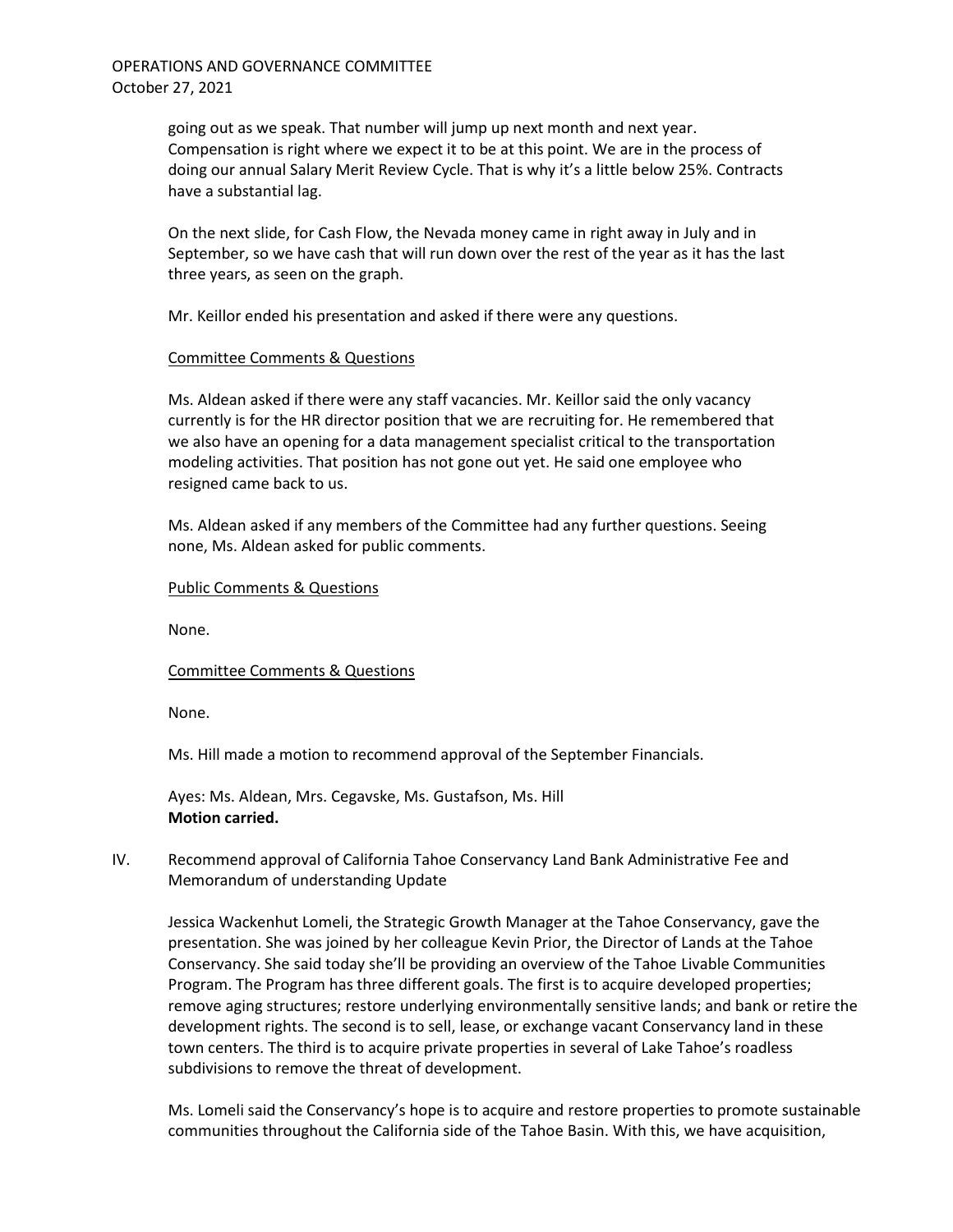restoration, sales, and/or redevelopment. This is done through coverage, commercial floor area and hard coverage, restoration credit, and TAUs and ERUUs.

Next she provided pictures to show how the Conservancy has been implementing these transactions. First, she showed a multi-benefit public access and restoration project on the South Shore with banked development rights. The parcel includes CFA, coverage, and residential units. Next, she showed potential coverage with a single-family home. The goal is to retire or transfer potential coverage to residential or commercial buildings. Next, she showed an example of banking restoration credit. She showed a "before" picture during restoration, and an "after" picture showing how it was restored. Next, she showed an example of transferring TAUs and ERUUs. One parcel was originally 8 TAUs but was converted to 26 TAUs in Tahoe Vista. She also showed a fourplex apartment that was converted to 24 ERUUs in Carnelian Bay. She next showed a major redevelopment project at the Tahoe City Lodge completed in July of 2019. She next showed a South Shore building that was acquired in 2012, demolished, and restored. They were able to bank CFA and Hard Coverage in the SEZ.

Next, Ms. Lomeli outlined future improvements for the Tahoe Livable Communities Program. First is additional staff. Second is system improvements: a new online citizen portal; custom reports; and ADA online accessibility. Third is the Shoreline CEQA document for the Land Bank.

Ms. Lomeli ended her presentation and asked for questions.

## Committee Comments & Questions

Ms. Aldean commented on the dramatic differences in the landscapes shown and said she appreciates Ms. Lomeli's hard work and partnership. Ms. Aldean asked if Kevin Prior wanted to add anything to the presentation. She then asked for Committee questions. Seeing none, Ms. Aldean introduced Kim Caringer to present on the CTC Land Bank Administrative Fee.

Ms. Caringer introduced her presentation with a recommended approval of the California Tahoe Conservancy Land Bank Administrative Fee and Memorandum of Understanding. Ms. Caringer said this is a similar action to last year's Nevada Land Bank.

Ms. Aldean asked for Committee questions. Seeing none, she asked for Public Comment.

#### Public Comments & Questions

None.

#### Committee Comments & Questions

Ms. Gustafson made a motion to recommend approval

Ayes: Ms. Aldean, Mrs. Cegavske, Ms. Gustafson, Ms. Hill **Motion carried.**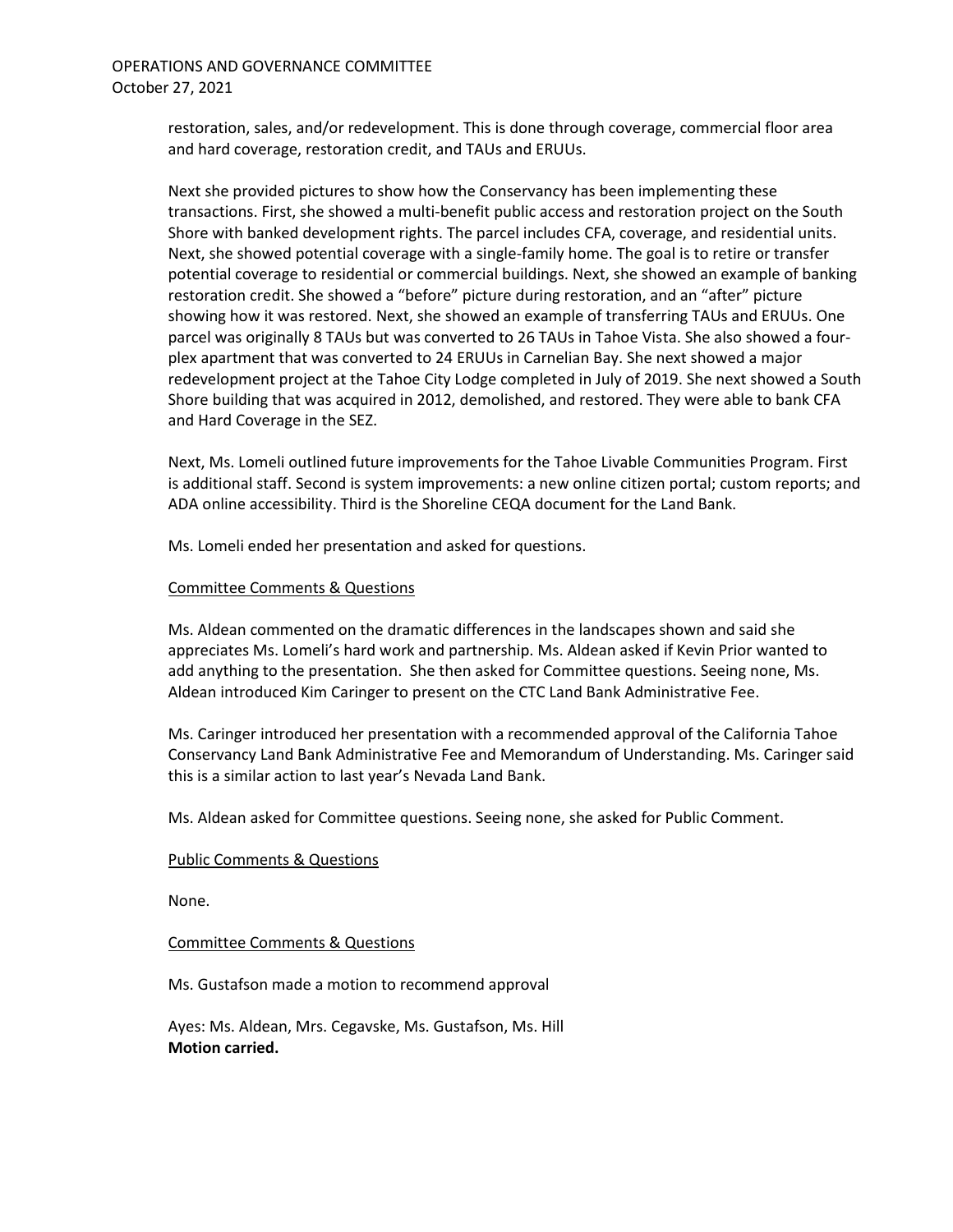OPERATIONS AND GOVERNANCE COMMITTEE October 27, 2021

V. Recommend approval for Release of Excess Coverage Mitigation Funds (\$35,000) to the California Tahoe Conservancy for the acquisition of an environmentally sensitive parcel, at 1450 Boca Raton Drive in El Dorado County

Ms. Caringer began the presentation with a summary of the environmentally sensitive land acquisition. It is 3.3 acres at 1450 Boca Raton Drive in El Dorado County located in the Upper Truckee floodplain and containing mountain meadow/wetland habitat. It is surrounded by conservancy-owned land and will allow CTC to preserve the parcel in its natural state and to protect scenic/watershed resources. The total cost of the request is \$35,000.

Committee Comments & Questions

None.

Public Comments & Questions

None.

Committee Comments & Questions

Ms. Gustafson made a motion to recommend approval

Ayes: Ms. Aldean, Mrs. Cegavske, Ms. Gustafson, Ms. Hill **Motion carried.**

VI. Recommend approval of Amendment No.1 of the FY 2022 Transportation Overall Work Program

Michelle Glickert, TRPA Transportation Program Lead, presented the Amendment. Ms. Glickert explained that the OWP lays out annually their individual tasks, planning program, and budget. This prep generally starts in February, and is approved by the Committee around May. Typically in late winter we prepare the Amendment for budget reconciliation. This Amendment came sooner at the request of Caltrans. Another Amendment will be presented around February.

Ms. Glickert explained that the chart presented shows a very small reduction to our overall budget. The reduction will not affect our ability to complete committed tasks in the OWP. We also use this Amendment to adjust timelines on our deliverables as we experienced some delays due to the Caldor Fire. For the budget, we included a small cleanup in the staff report to ensure matching funds were shown correctly in Work Element 105, transportation, data, and management, and in Work Element 108.5. Funding is now reconciled for a slight reduction of \$1670 to our road maintenance and rehab program. Those are the grant funds requested, SB-1 funds from California. She asked for a recommendation of the Committee's approval and asked for questions.

Committee Comments & Questions

None.

Public Comments & Questions

None.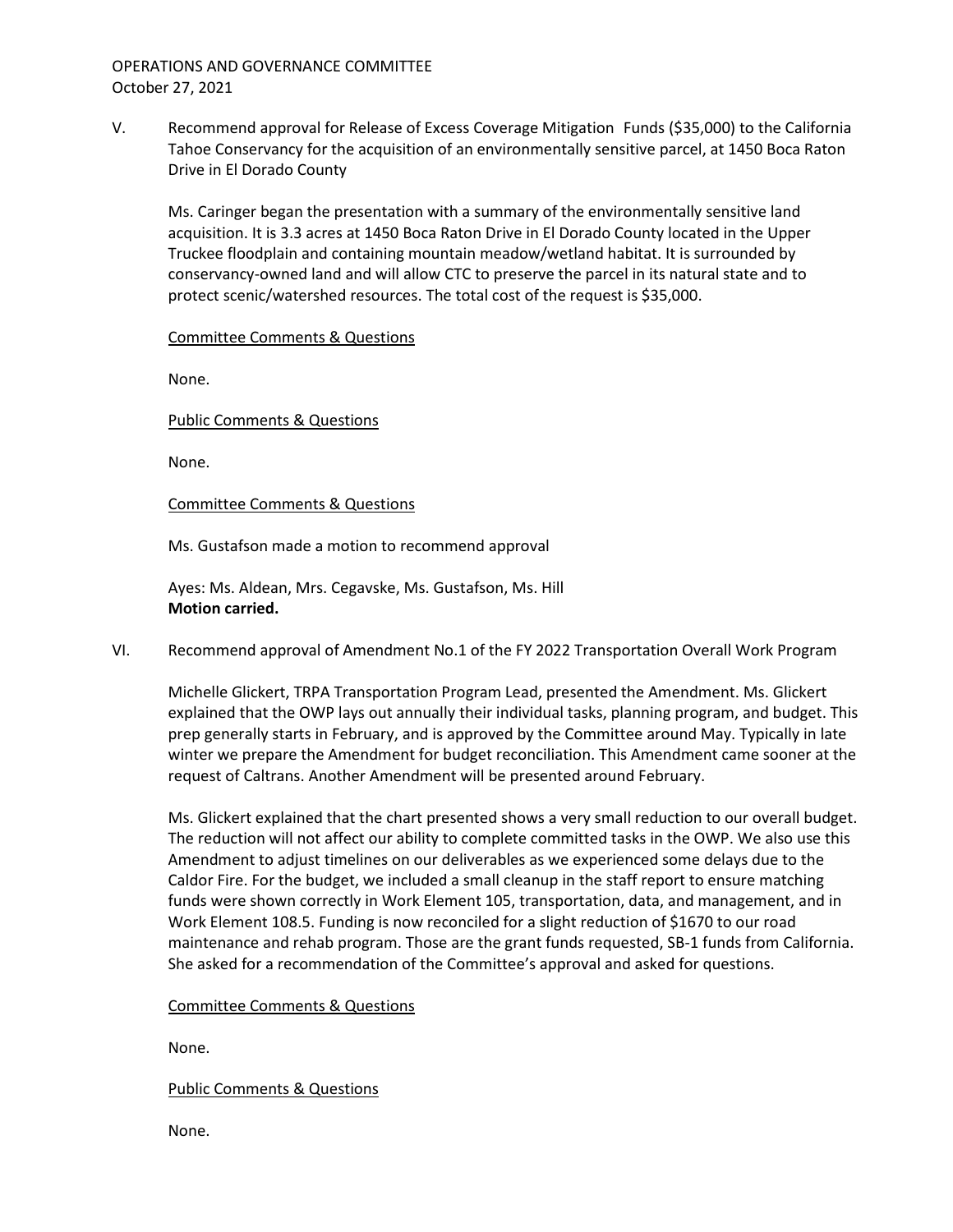#### Committee Comments & Questions

Ms. Hill made a motion to recommend approval

Ayes: Ms. Aldean, Mrs. Cegavske, Ms. Gustafson, Ms. Hill **Motion carried.**

## VII. Informational Update on Project Applications volume and processing

Wendy Jepson, Current Planning Division Manager, began the presentation by saying she would be giving an update on application processing in response to Ms. Hill's request. Ms. Jepson outlined four items: application volume, completeness times, review times, and transitions. She said the Committee would hear about favorable review times regarding applications, but also understands some of them may have been asked questions about response times and processing times for TRPA permits. Ms. Jepson recognized that there have been some challenges and learning curves for both staff and applicants. Staff adjusted to working remotely, to a record number of applications, to a pandemic, to online homeschooling, fire evacuations, et cetera. We are currently working to improve our customer service, especially during these unprecedented times.

Ms. Jepson explained the next slide shows the total number of applications received by year over the last several years. At the end of the third quarter of this year, we are on track to receive more applications than in any of the previous years. We will have close to one thousand applications received in 2021.

Next Ms. Jepson said she wanted to take some time to tell the Committee about the day in the life of a planner. Each planner has on average 45 applications currently under review, each with a range of complexity. A project may count as one project in our system, but be much more complex than a single-family dwelling. A controversial cell phone tower project takes a good amount of time to answer questions, handle public comment, and take to a public hearing. Current Planning also tracks calls. We record who called, the question or concern, who returned the call and how it was resolved. This year we've had 3,742 calls as of last Friday. Every day, we offer a Planner on Call shift where anyone can speak to a planner and ask questions. Planners have a shift once a week and need to return an average of 18 calls per shift, as well as take calls about their current projects.

In Current Planning, Ms. Jepson explained, we have what we call "30/120". We need to review applications for completeness within 30 days and issue a permit within 120 days. TRPA has received 1,829 applications since the beginning of 2020, and 98.5% met that 30-day target. One important thing to bring to the Committee's attention is application completeness. Application processing times are reduced by 49% when applications are incomplete. Projects are permitted almost 50% faster when we have the complete application at the 30-day review time. A complete application takes an average of 41 days to review. An incomplete application takes an average of 81 days depending on whether the applicant gets their information back to us. It is much more timeconsuming for the applicant and the planner to work through applications that are incomplete. About 40% of applications are incomplete when submitted.

The next slide shows the 120 day timeline for the full 120 day review. 98.9% met this review requirement.

Next, Ms. Jepson said she wanted to talk about transitions. COVID accelerated our conversion to electronic applications. We went from 8 online applications to 37 different application types being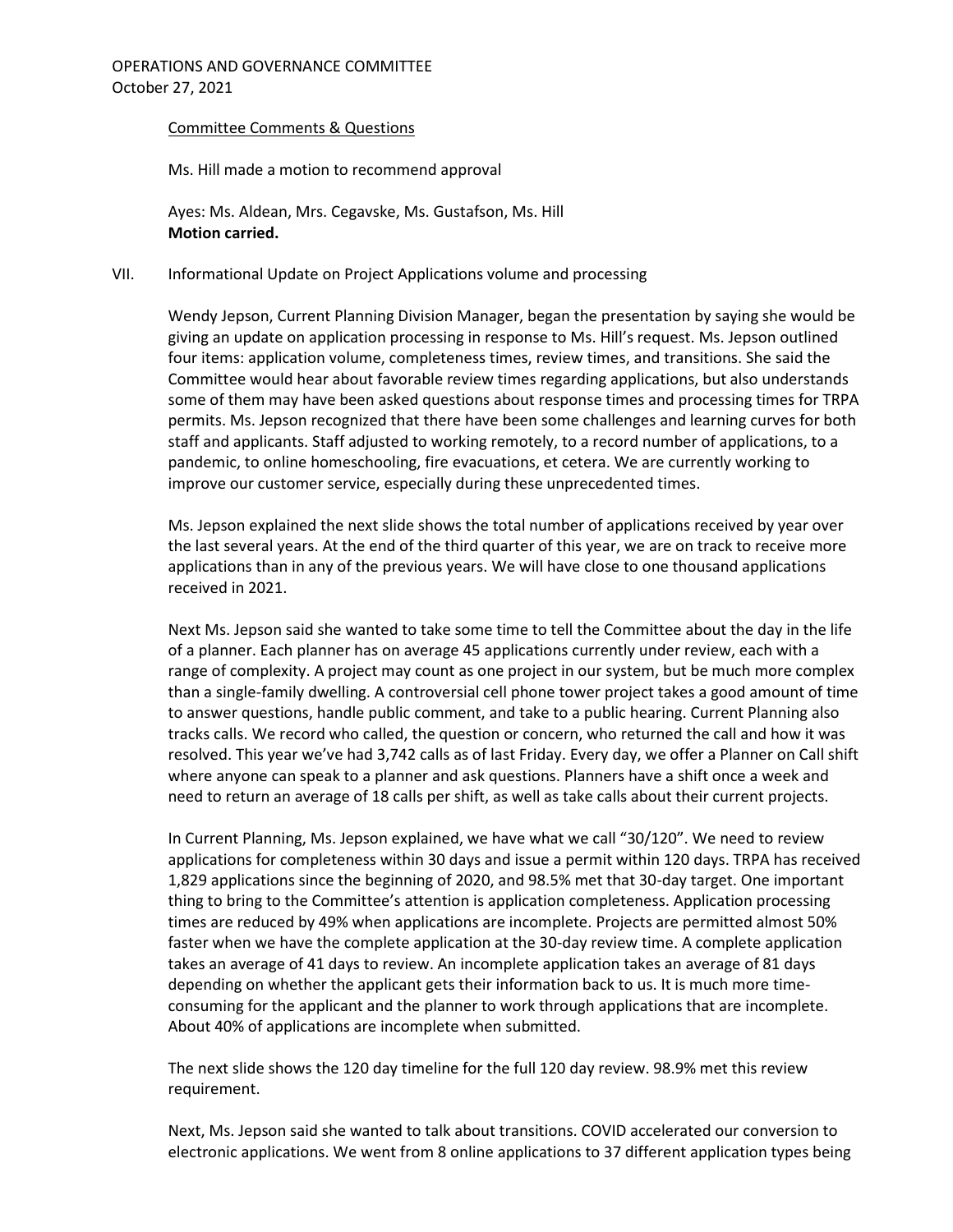available online. You can see this on the slide in the beginning of quarter 1 in 2019. We still have some applicants and consultants who select paper applications. We're trying to talk them into online submittals. With this transition, we experienced growing pains as many of our applications, about 40%, are incomplete when submitted. We are working to improve our instructions and to upgrade our permitting software to better communicate our requirements. We now do all of our review electronically. We review documents, plan sets, approve and acknowledge permits online. If we receive a hardcopy application, we have staff in the office who scan and upload it. We hear from many applicants and consultants how much they like being able to apply online 24/7, upload additional information, and receive their permits electronically.

Next, Ms. Jepson went on to say that COVID changed the way we interact. It changed the way we process applications and help customers. We all learned new meeting platforms and how to work collectively in an online environment. Shoreline Implementation is a big subject. This is a complex program that is currently being implemented and there are some policy and procedure bugs to work out.

Next, Ms. Jepson explained how fire evacuations impacted their program and staff. It was a disruptive event with staff evacuated, dispersed, and setting up new places to work with their families. The staff did great. We still had public meetings that week and were answering questions.

Last, Ms. Jepson said, the customers have adapted too, interacting with planners in new ways. In addition to Planner on Call shifts, planners are always available to meet with applicants virtually via Zoom, GoToMeeting, and Teams to discuss projects and share plans. Planners are also available to meet in the TRPA office if needed in a safe manner. The planners are working through an extremely high volume of applications, calls, requests, et cetera. They are continuing to do their best under extraordinary circumstances. Ms. Jepson said she was very grateful to her staff and asked for questions from the Committee.

#### Committee Comments & Questions

Ms. Hill said she didn't have questions but found the presentation helpful and would pass along the information when responding to constituents.

Ms. Jepson said she could also be contacted directly with any questions or concerns.

Ms. Aldean asked Ms. Jepson whether it would be useful to create a "Q&A" page to accompany application forms. Ms. Jepson said the staff was working on those kinds of solutions to improve the application process.

Ms. Aldean asked about the call volume and whether Planners on Call were being overwhelmed. Ms. Jepson said that the Current Planning staff is managing the high volumes but is at the limits of what they can do. Recently an assistant planner was hired to help relieve the staff and the intake team.

Ms. Aldean asked for public comment.

#### Public Comments & Questions

None.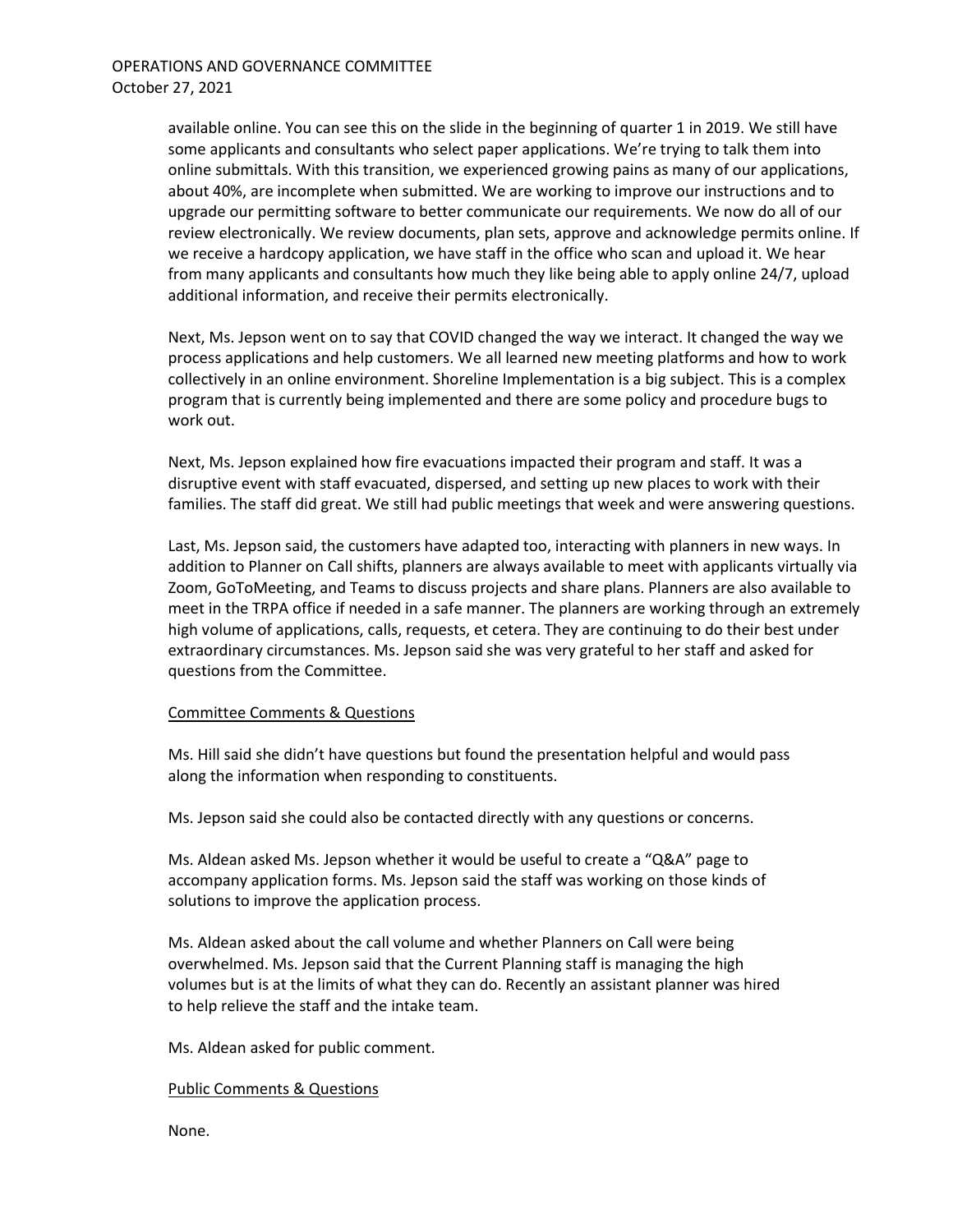#### VIII. Quarterly Treasurers' report

Chris Keillor, Finance Director, opened the report with a pie chart showing the distribution of investments in the Wells Fargo pool. Mr. Keillor pointed out that corporal is 5%, not 4% as shown in the staff report. All investment criteria is being met in Maturity. Mr. Keillor said all the ratings are in good shape. All investments meet our Investment Policy guidelines. Most of the pool is Treasuries, which are not rated. Next month, our investment advisor, Bruce Remington, will be doing his annual review before the Committee. The chart displayed next shows the yield curve is pretty flat and we have to go out beyond two years to see an uptick. Yields are varied over the year. The Wells Fargo pool is currently higher than other short-term investments. Mr. Remington will speak more to this next month.

## Committee Comments & Questions

Ms. Aldean asked whether TRPA is losing any principal. Mr. Keillor confirmed that TRPA is not losing any principal.

## Public Comments & Questions

None.

IX. Upcoming Topics

Mr. Keillor gave two upcoming topics. In November, there will be a Planning Fee Inflation Adjustment and a Briefing by the Wells Fargo Investment Advisor. In December, there will be the Fiscal Year 2021 Independent Auditor's Report. Items "To Be Determined" are building repairs and modifications, and the Planning Software replacement project.

#### Committee Comments & Questions

Ms. Aldean asked if the roof could be patched before next year. Mr. Keillor said an impermeable barrier was placed on the roof in the meantime to prevent leaks until the roof can be patched.

## Public Comments & Questions

None.

## X. COMMITTEE MEMBER COMMENTS

None.

## XII. PUBLIC INTEREST COMMENTS

None.